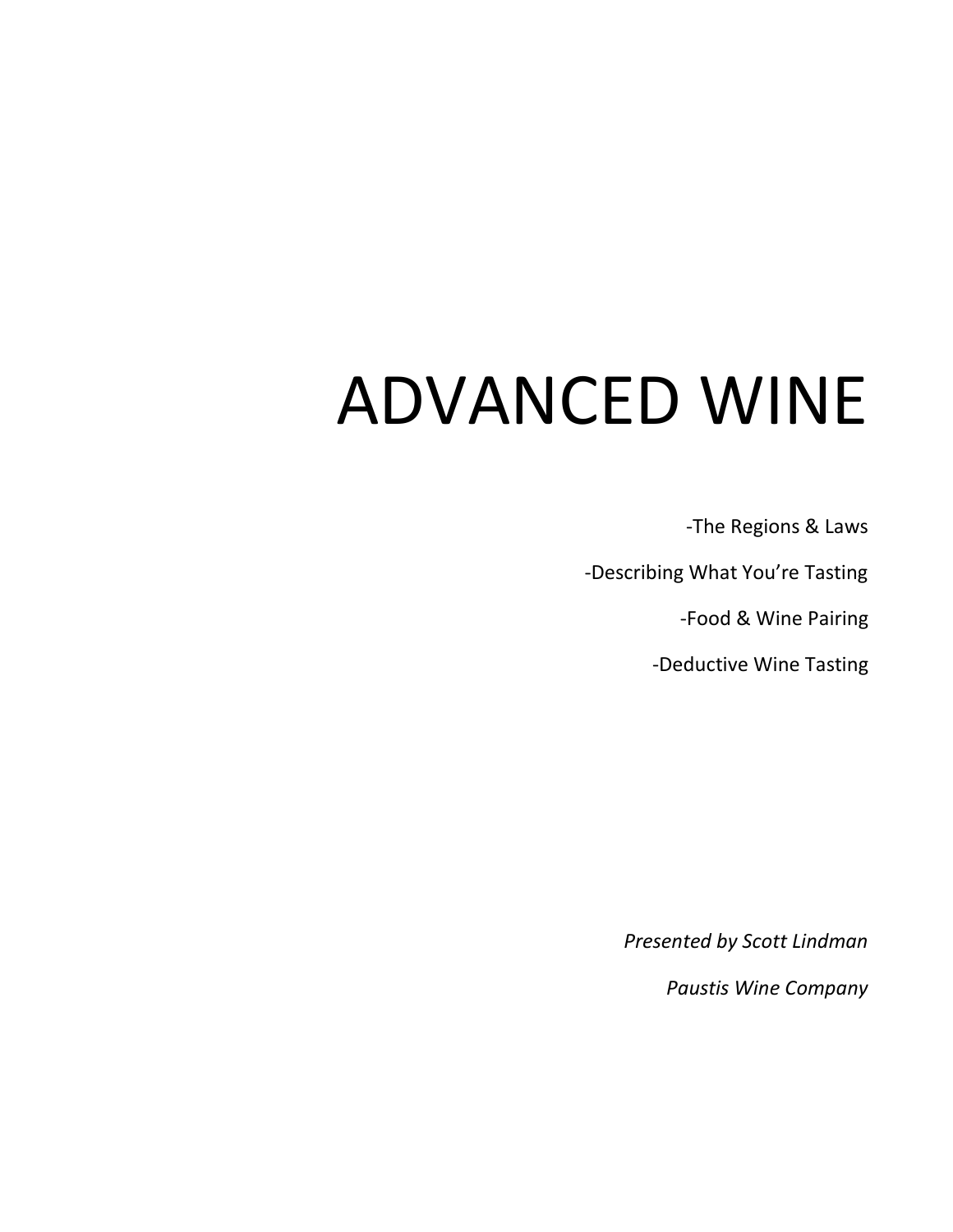## **REGIONS & LAWS:**

#### **The Laws**

#### **New World vs Old World Generally Equals Cool vs Warm**

#### **The Laws:**

Every wine producing region has its corresponding laws or guidelines that help mold the type and style of wine that's produced in that area.

#### **AVA – American Viticultural Areas and the Laws as Defined by the TTB:**

#### **75 / 85 / 95 (Oregon is unique with 90)**

WineInstitute.org states, " When a U.S. winery wants to tell you the geographic pedigree of its wine, it uses a tag on its label called an Appellation of Origin. Appellations are defined either by political boundaries, such as the name of a county, state or country, or by federally-recognized regions called American Viticultural Areas (AVAs). In order for a wine to be designated with an Appellation of Origin defined by a political boundary, such as a county name for example, federal law requires that 75 percent or more of grapes used to make the wine be from that appellation, and that the wine be fully finished within the state in which the county is located. A wine bearing "California" as an Appellation of Origin must, under state law, be made with 100% grapes that were grown and finished in the Golden State. If a wine is designated with the name of an American Viticultural Area (AVA), federal regulations require that 85 percent or more of the wine is derived from grapes grown within the boundaries of that TTB-established AVA and that the wine is fully finished within the state or one of the states in which the AVA is located. Certain states have stricter standards for use of the name of an Appellation/AVA on wine labels."

So: 75% Varietal Composition if designated by a political boundary. 85% if designated by a 'Wine Boundary' and 95% Vintage Composition. If a wine is produced in Oregon, then there must be a 90% Varietal Composition – unless it's Cabernet Sauvignon, then we follow the 75% rule.

### **DOC / DO / AOC . . . and now DOP / AOP - Denominazione di Origine Controllata / Denominación de Origen / Appellation d'origine Contrôlée**

Italy / Spain / France. There are laws governing the other wine growing regions, as well, i.e. Germany, Hungary, etc.. These laws were generally instituted in order to keep 'copy cat' wines out of the market and help the best of the best wine growing regions have an identity. These laws may govern, yield, varietals, alcohol, trellising, ageing . . . as so on. Most easily explained as region first, then the governing laws within that region. The downfall, according to some, was that it had the result of limiting creativity, i.e. Super Tuscan wines.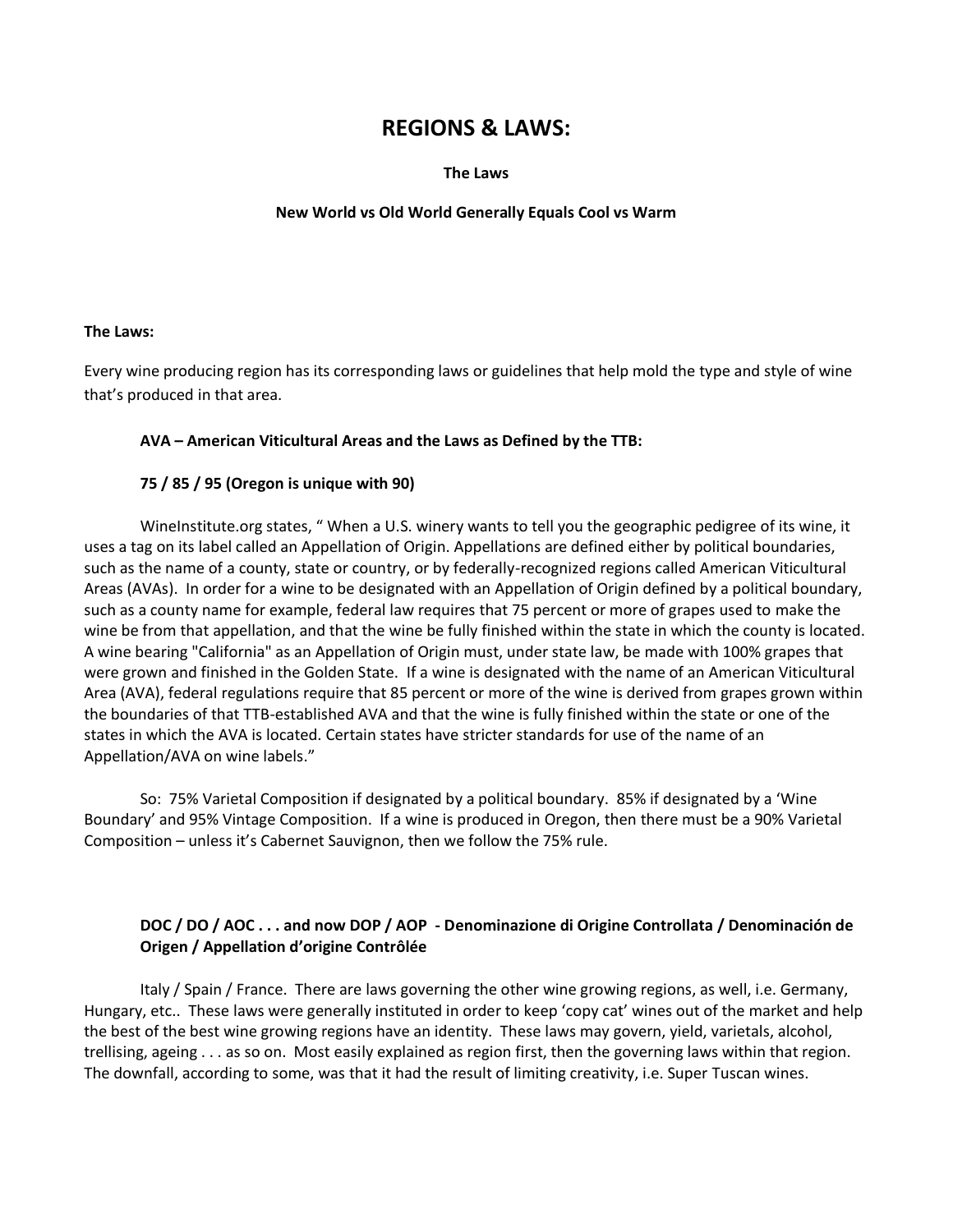It can be generally fair to assume Old World as being a Cooler Climate and New World as being from a **Warmer Climate.** 



## **DESCRIBE WHAT YOU'RE TASTING:**

How to Taste (The 5 S's)

#### **Descriptive Words**

| Rich          | Lean               | Mocha              |
|---------------|--------------------|--------------------|
| Soft          | <b>Tangy</b>       | Tannic             |
| Sharp         | Tingly             | Fine               |
| Focused       | Effervescent       | Leathery           |
| <b>Bright</b> | Sweet              | Meaty              |
| Racy          | Juicy              | Smokey             |
| Silky         | <b>Bold</b>        | <b>Buttery</b>     |
| Smooth        | <b>Sweet Fruit</b> | Minerally          |
| Dark          | Fruity             | <b>Stone Fruit</b> |
| Red           | Earthy             | Vibrant            |
| Blue          | Wet                | Sexy               |
| <b>Black</b>  | Dusty              |                    |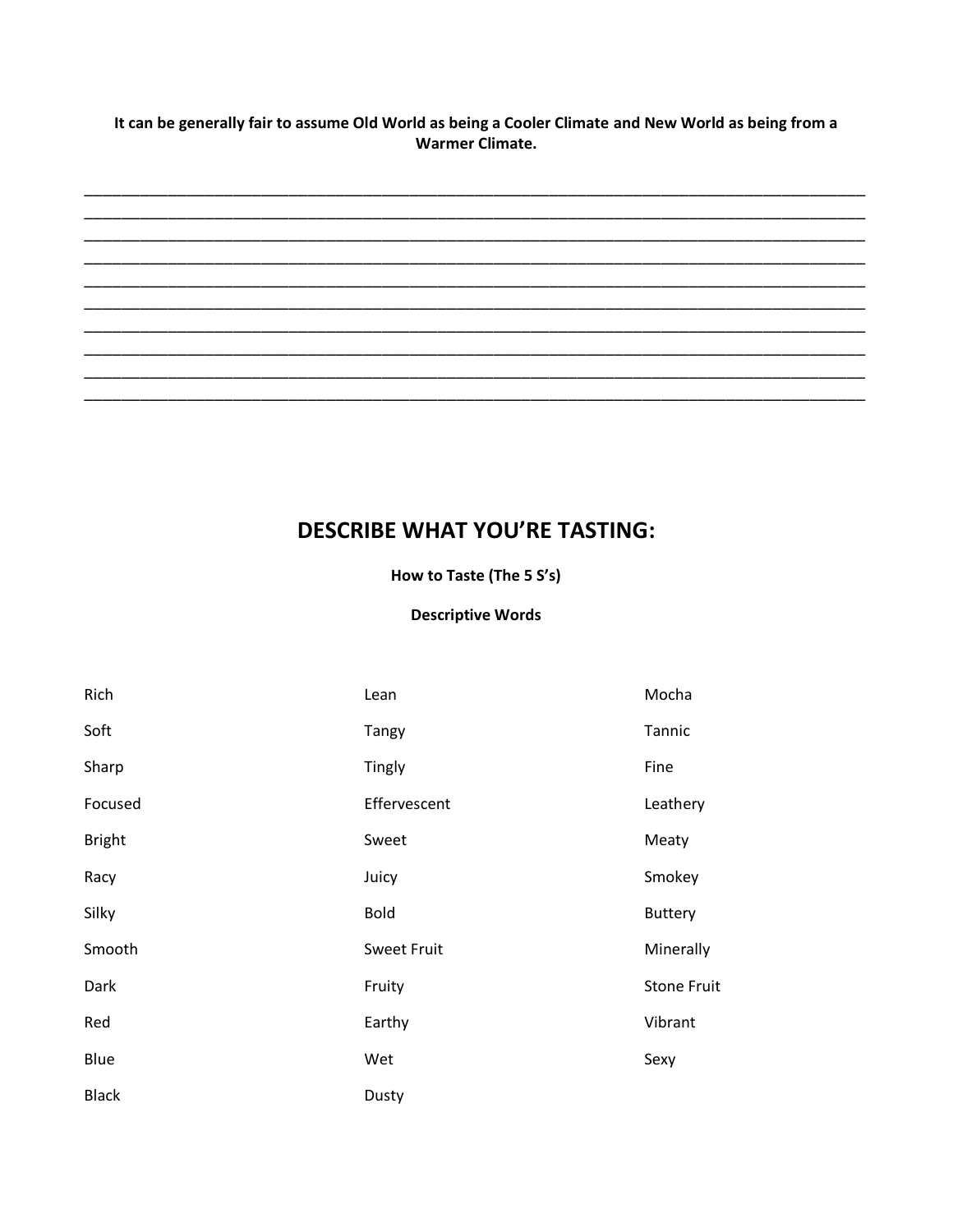## **FOOD & WINE PAIRING**

#### **1. DRINK WHAT YOU WANT & EAT WHAT YOU WANT**

a. Who really cares?

#### **2. IF IT GROWS TOGETHER, IT GOES TOGETHER**

- a. Beef
- b. Tomato Sauce
- c. American Cuisine?

#### **3. ACID**

a. Does your mouth water?

#### **4. MOUTH FEEL**

a. How BOLD or DELICATE is the Wine and Food?

#### **5. PHENOLICS**

- a. Maybe leave this one to the experts?
- b. Rosemary or Mint?

## **DEDUCTIVE WINE TASTING**

**It's not as much what you're tasting as it's what YOU'RE NOT tasting**

**Let's Taste:**